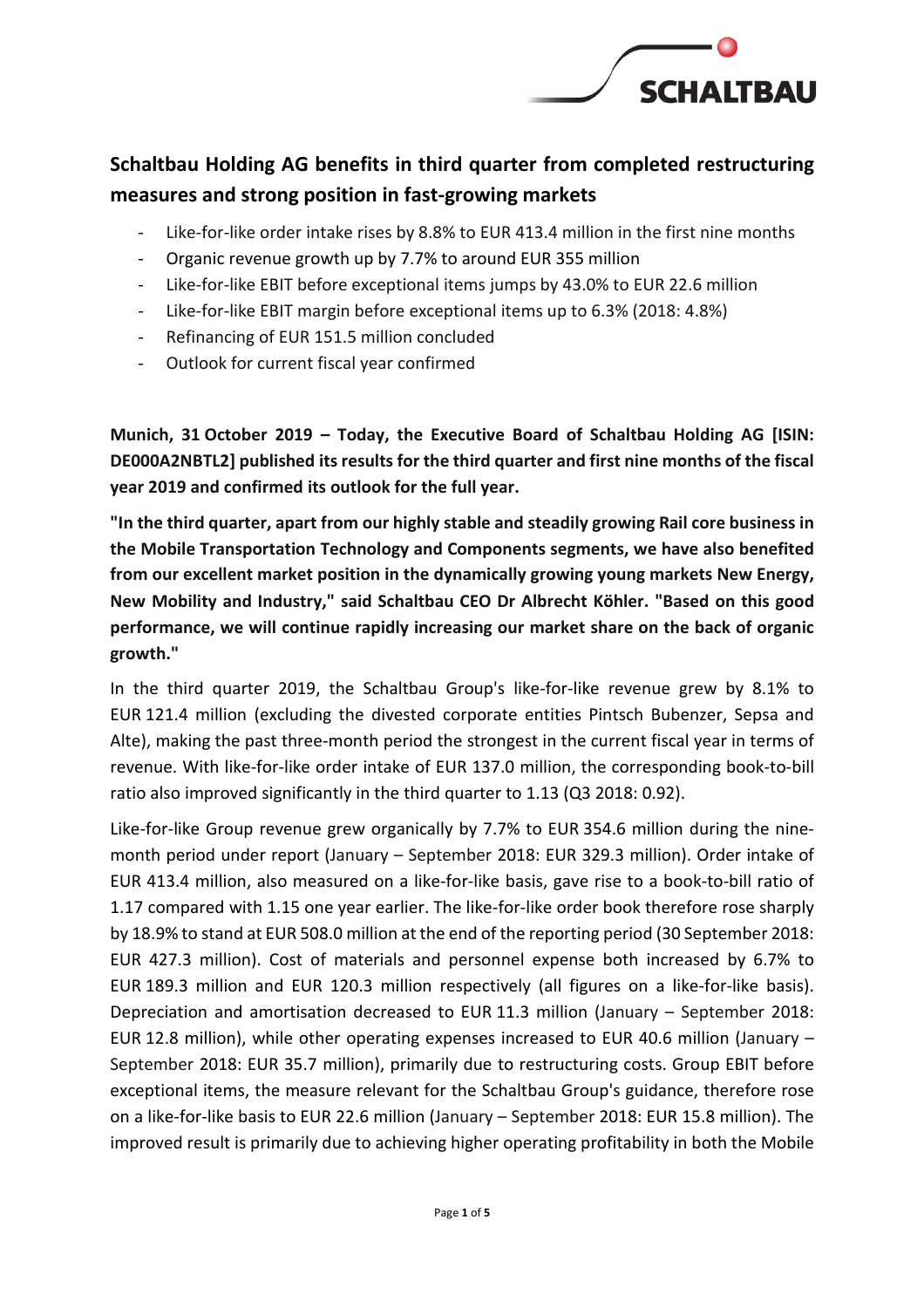

and the Stationary Transportation Technology segments. In the first nine months of the current year, the Group's like-for-like EBIT margin before exceptional items therefore climbed to 6.3% (January – September 2018: 4.8%). Exceptional items amounted to EUR 7.7 million and relate mainly to restructuring expenses totalling EUR 8.0 million. Reported Group EBIT totalled EUR 14.9 million (January – September 2018: negative EUR 1.5 million), which corresponds to an EBIT margin of 3.9% (January – September 2018: negative 0.4%) on reported Group revenue of EUR 376.4 million (January – September 2018: EUR 376.1 million).

Group equity remained practically unchanged at EUR 94.4 million (31 December 2018: EUR 93.8 million). Net financial liabilities increased by 6.9% to EUR 107.0 million, principally due to a higher volume of inventories in conjunction with the start-up of various new projects and a decrease in trade payables (31 December 2018: EUR 100.1 million).

The positive cash flow from operating activities is primarily attributable to the rise in Group EBIT and the introduction of a factoring programme. Free cash flow for the nine-month period was a negative amount of EUR 1.6 million, reflecting higher levels of investment, whereas in the previous year it was positively impacted by the sale of Pintsch Bubenzer (January – September 2018: EUR 8.5 million).

The refinancing totalling EUR 109 million under the terms of new syndicated financing arrangements has been successfully concluded. It runs for a term of three years with two extension options of one year in each case. These financing arrangements form the cornerstone of the Schaltbau Group's comprehensive refinancing strategy. Including a factoring programme with a volume of EUR 29 million and promissory notes amounting to EUR 13.5 million (which have been extended for at least another three years), new debt financing raised now totals EUR 151.5 million.

"Our efforts regarding the restructuring plan finalised in July already began to bear fruit in terms of profitability in the third quarter. Following this path, we will continue to work hard on optimising the relevant balance sheet line items," commented CFO Thomas Dippold. "At the nine-month stage, we are very confident of being able to reach our full-year earnings targets at the upper end of the projected corridor."

## **Performance of the various segments**

In the first nine months of the current fiscal year, the Schaltbau Group profited above all from volume growth in both the Mobile Transportation Technology and the Components segments as well as from a positive development in operating profitability across all three segments on a like-for-like basis.

The **Mobile Transportation Technology** segment is represented by the Bode Group and by SBRS. Bode is a leading supplier of innovative door and boarding systems for buses and trains as well as commercial and electric vehicles worldwide and the number 1 in Europe. In addition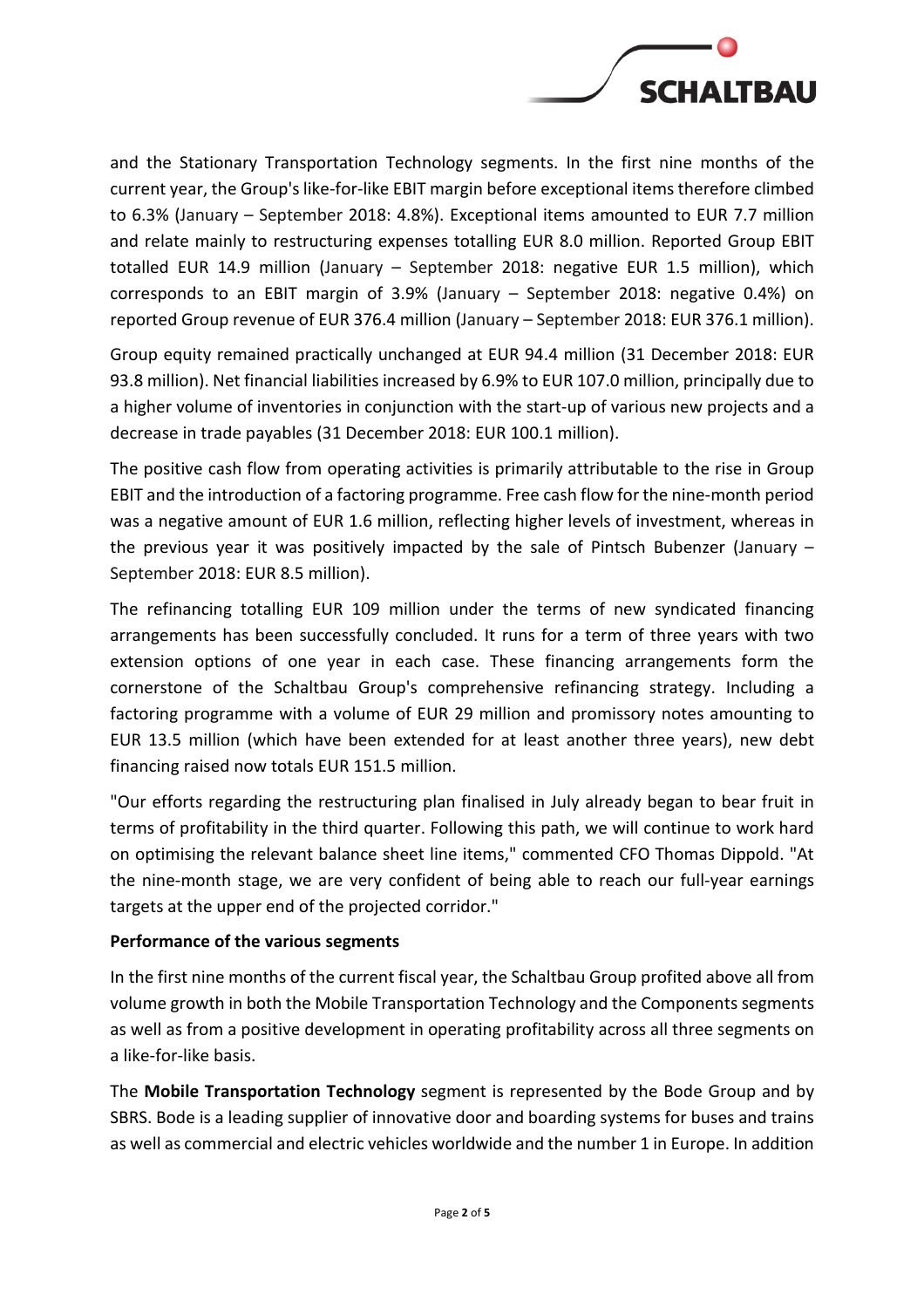

to the partial and complete refurbishing of trains as well as the related services, SBRS focuses strongly on providing highly efficient charging infrastructure systems for electric vehicles such as e-buses. On a like-for-like basis, order intake in this segment rose at an above-average rate of 15.1% to EUR 235.6 million during the first nine months of the year, compared with EUR 204.8 million one year earlier. Segment revenue with third parties on a like-for-like basis grew by 5.0% to EUR 191.4 million (January – September 2018: EUR 182.2 million), despite the fact that the production breakdown caused by flooding at the Kassel plant in May and the repair of the damage has still not been fully made up for. Like-for-like segment EBIT before exceptional items improved by 120.1% to EUR 8.8 million (2018: EUR 4.0 million), particularly due to improved productivity and a combination of direct and indirect savings on the cost of materials. Exceptional items in this segment relate to the provision recognised for pending calls on guarantees amounting to EUR 6.5 million. Reported EBIT for the segment increased by EUR 18.2 million to EUR 2.2 million (2018: negative EUR 16.0 million).

The **Stationary Transportation Technology** segment is represented by Pintsch, a leading supplier of rail infrastructure. A specialist in the field of signal and safety technology, Pintsch is a pivotal market driver in the digitisation of rail infrastructure. In line with expectations, order intake for this segment on a like-for-like basis for the nine-month period dropped by 12.8% to EUR 52.4 million (2018: EUR 60.1 million), mainly attributable to a one-off major order for a train formation system in 2018 and delays in the awarding of level crossing projects in Germany during the current reporting year. By contrast, like-for-like segment revenue generated with third parties rose considerably by 28.5% to EUR 46.0 million (January – September 2018: EUR 35.8 million). The improvement was mainly driven by the sale of platform screen doors to Brazil, the impact of a customer-related project delay from the previous year and the billing of orders for additional equipment. Like-for-like segment EBIT improved to EUR 2.7 million (2018: negative EUR 5.1 million), mainly attributable to higher revenue, an improved project mix and ongoing cost-cutting measures.

The **Components** segment is represented by Schaltbau GmbH. It develops and manufactures a broad range of long-lasting, highly reliable electromechanical components and customerspecific solutions that meet the particularly stringent safety requirements expected in the rail and industrial sectors. The dynamic pace of growth was also evident in this segment, which recorded a 9.1% rise in order intake over the nine-month period to EUR 125.4 million (January – September 2018: EUR 114.9 million). Segment revenue with third parties grew by 5.2% to EUR 117.2 million (January – September 2018: EUR 111.4 million), as a result of which the book-to-bill ratio rose to 1.07 (January – September 2018: 1.03). The positive development was broadly attributable to the entire product portfolio, although the forward-looking markets of New Mobility and New Energy performed particularly well. Segment EBIT fell slightly to EUR 21.1 million (January – September 2018: EUR 22.4 million) as a consequence of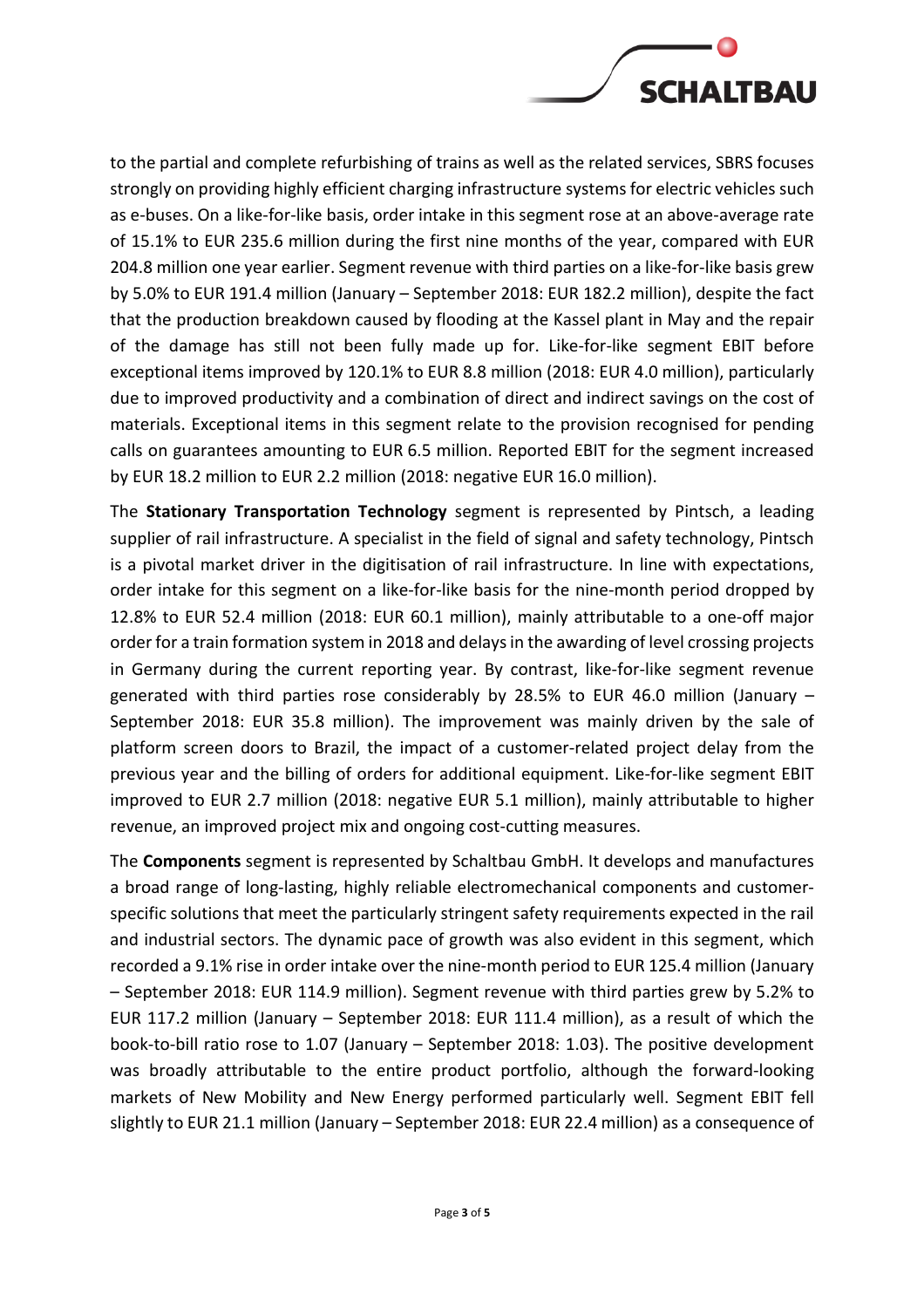

structural measures implemented to safeguard future growth, particularly in the first half of the year.

## **Outlook confirmed**

After recording business performance in line with plan in the third quarter, the Executive Board has confirmed its outlook for the current fiscal year. For the full fiscal year, the Schaltbau Group continues to predict an improvement in business performance year-on-year as well as further reductions in costs, largely based on measures that have already been introduced as well as continual process improvements within the Group. Excluding the two companies Sepsa and Alte, which have both been divested, in 2019 the Schaltbau Group therefore expects to generate revenue in the region of EUR 480–500 million and an EBIT margin of 5–6% before exceptional items and on a like-for-like basis.